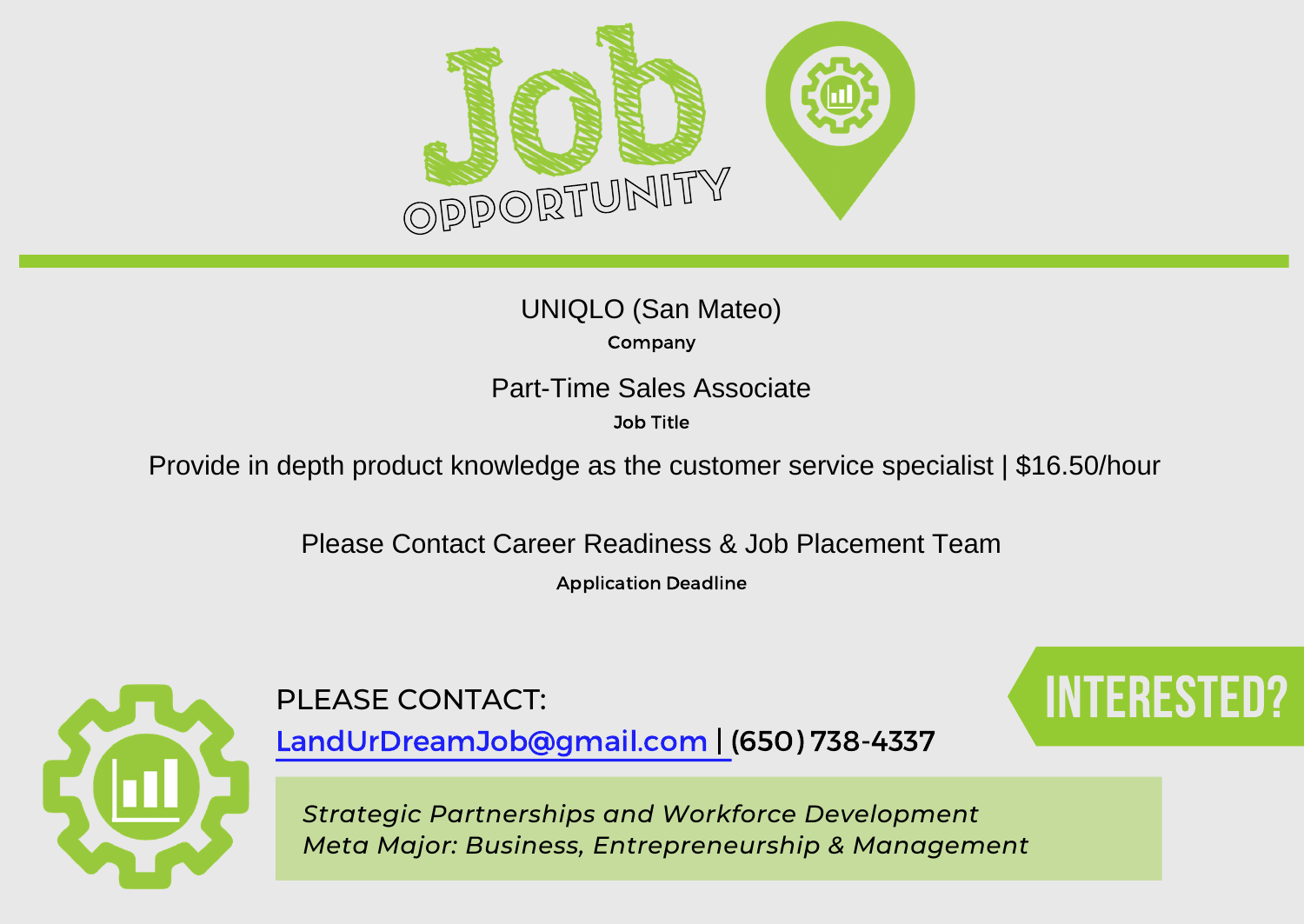

Company Walgreens (San Francisco)

Part/Full-Time Shift Lead

Job Title

Support the manager/store manager with strong organizational skills in bookkeeping and more |\$16.07/hr<br>November 30, 2020

Application Deadline



LandUrDreamJob@gmail.com | (650) 738-4337

PLEASE CONTACT: Interested: INTERESTED?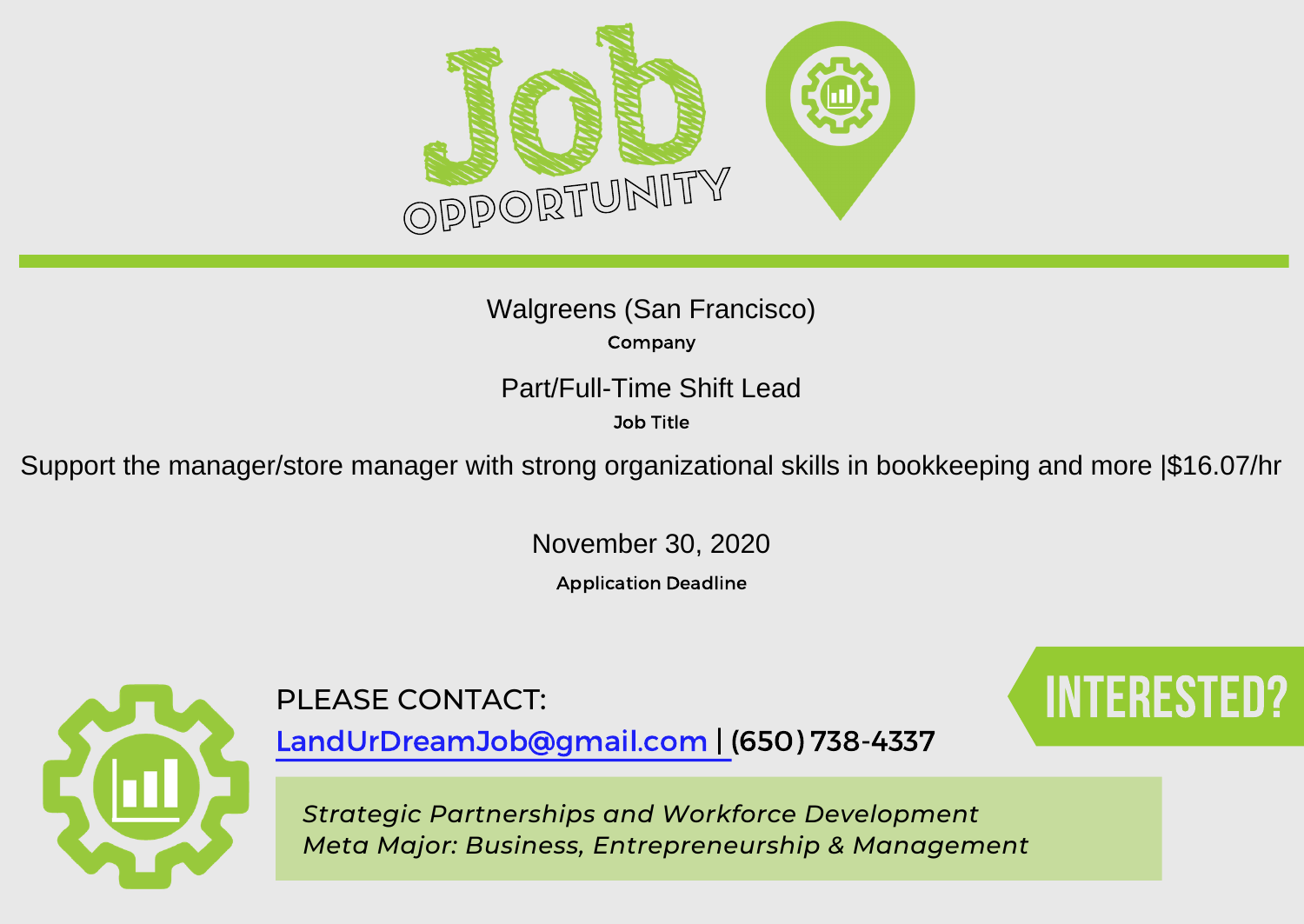

## Company Enterprise Holdings (Oakland)

Job Title

Full-Time Customer Service Representative<br>
<sup>Job Title</sup><br>Provide excellent administrative, accounting, & customer service support | Great Benefits | \$16/hour

Please Contact Career Readiness & Job Placement Team Below

Application Deadline



PLEASE CONTACT: Interested: INTERESTED?

LandUrDreamJob@gmail.com | (650) 738-4337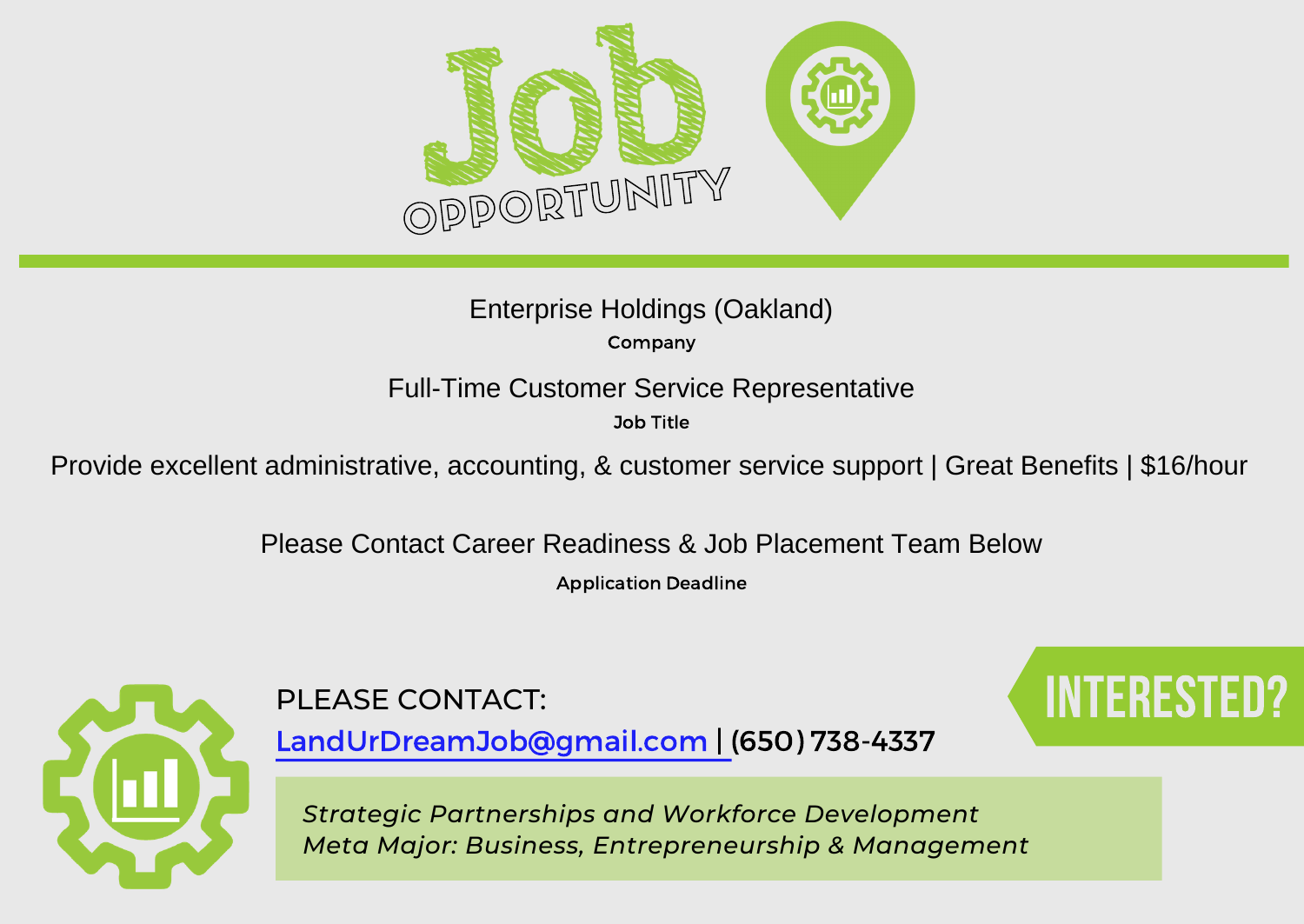

Company Enterprise Holdings (Several Bay Area Locations)

Job Title

Full-Time Management Trainee<br>
<sup>Job Title</sup><br>
Receive great training and guidance to eventually run your own branch! | Bachelor's Required | \$20+<br>Please Contact Career Readiness Job Placement Team Below

Application Deadline



PLEASE CONTACT: Interested: INTERESTED?

LandUrDreamJob@gmail.com | (650) 738-4337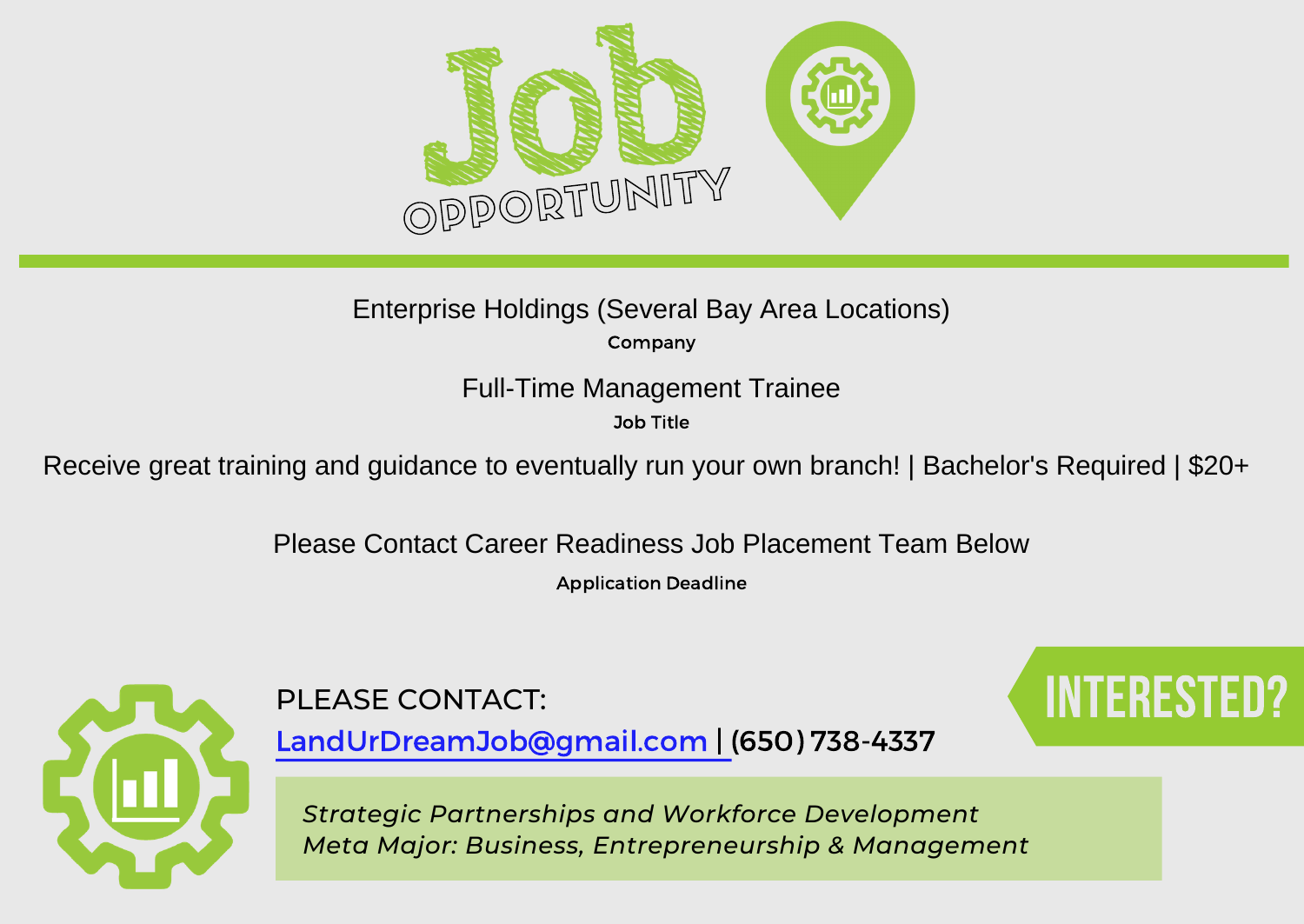

| Petco (Mountain View) |  |
|-----------------------|--|
| Company               |  |

Job Title

Part Time - Guest Experience Specialist Sales Associate<br><sup>Job Title</sup><br>Provide courteous service and product knowledge on store merchandise to all guests | \$16.05/hour

Please Contact Career Readiness & Job Placement Team

Application Deadline



PLEASE CONTACT: Interested: INTERESTED?

LandUrDreamJob@gmail.com | (650) 738-4337